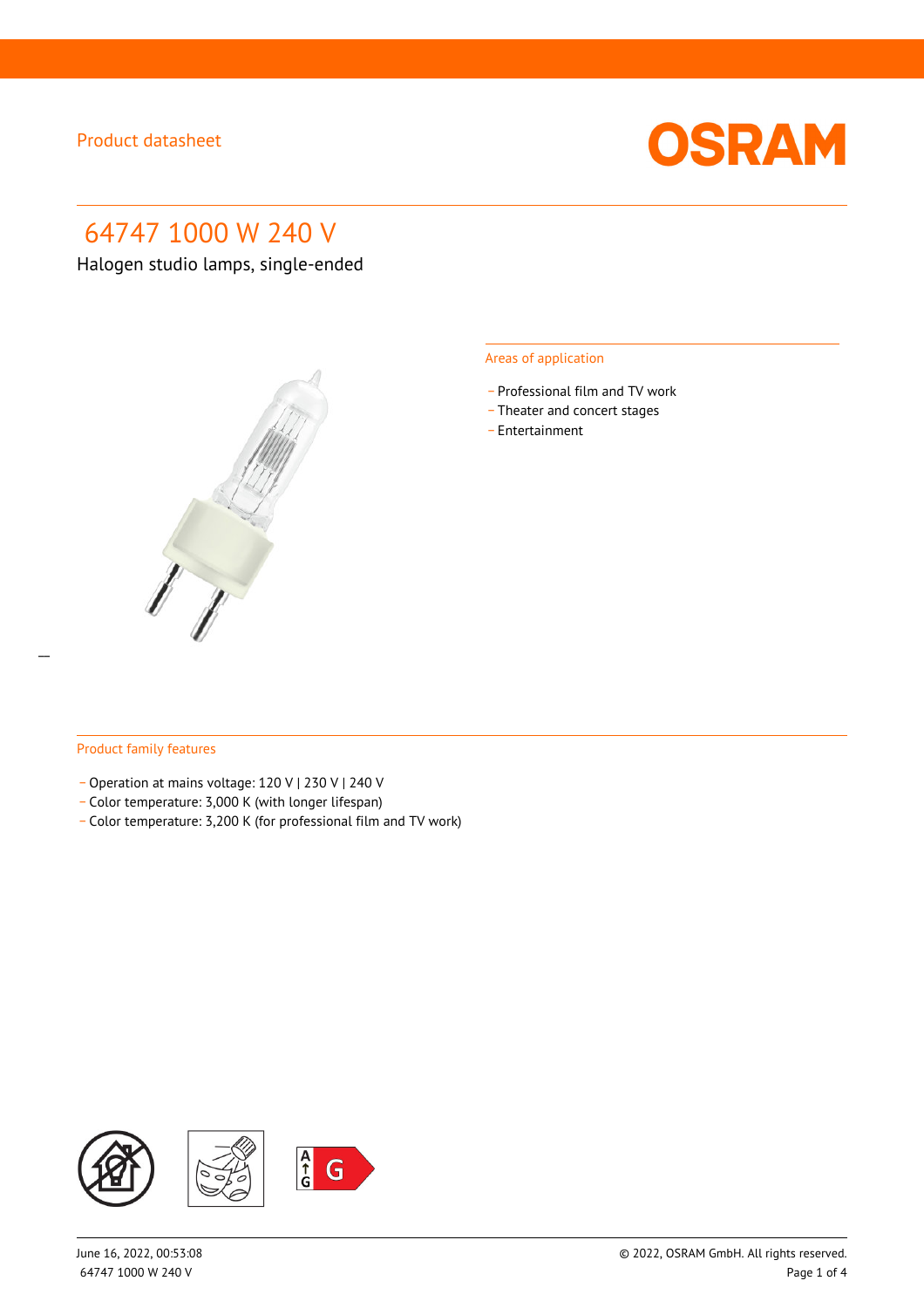## Technical data

## **Product information**

| Order reference          | .<br>, л<br>– <i>n</i> ·<br>∼<br>. |
|--------------------------|------------------------------------|
| $\overline{\phantom{a}}$ |                                    |

## **Electrical data**

| <b>Nominal wattage</b>        | 1000.00 W      |
|-------------------------------|----------------|
| <b>Nominal voltage</b>        | 240 V          |
| On-mode power                 | 1045.0 W       |
| Energy consumption in on-mode | 1045 kWh/1000h |

## **Photometrical data**

| Color rendering index Ra                  | 100                       |
|-------------------------------------------|---------------------------|
| <b>Ouse value refers to luminous flux</b> | in a sphere $(360^\circ)$ |
| Correlated color temperature CCT          | 3127 K                    |
| Useful luminous flux ( $\Phi$ use)        | 24685 lm                  |
| Chromaticity coordinate x                 | 0.422                     |
| Chromaticity coordinate y                 | 0.401                     |

## **Dimensions & weight**





| <b>Diameter</b>           | $26.0$ mm                   |
|---------------------------|-----------------------------|
| Length                    | 140.0 mm                    |
| Light center length (LCL) | $63.5$ mm                   |
| <b>Illuminated field</b>  | $13.0*15.0$ mm <sup>2</sup> |
| <b>Filament diameter</b>  | $15.0$ mm                   |

## **Lifespan**

| Lifespan | 200<br>and the control of the con- |
|----------|------------------------------------|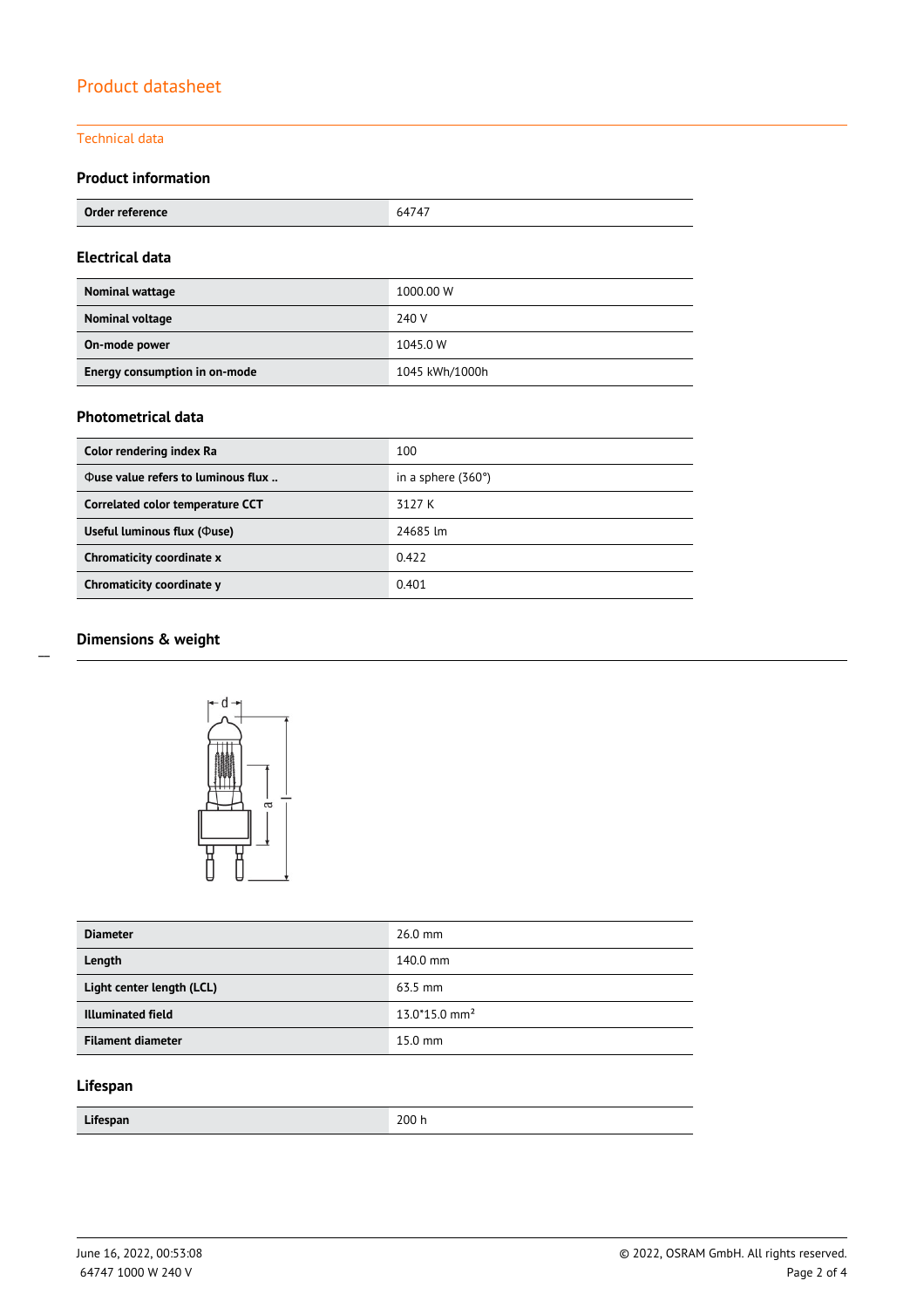## **Additional product data**

| <b>Base (standard designation)</b>      | G22                                                                   |
|-----------------------------------------|-----------------------------------------------------------------------|
| <b>Capabilities</b>                     |                                                                       |
| <b>Dimmable</b>                         | Yes                                                                   |
| <b>Burning position</b>                 | s90                                                                   |
| Certificates & standards                |                                                                       |
| <b>Energy efficiency class</b>          | G                                                                     |
| <b>Country specific categorizations</b> |                                                                       |
| <b>ANSI code</b>                        | <b>FKJ</b>                                                            |
| LIF                                     | CP/71                                                                 |
| Order reference                         | 64747                                                                 |
| Logistical data                         |                                                                       |
| EAN 10 of contained light source        | 4008321468741                                                         |
| <b>Environmental information</b>        |                                                                       |
|                                         | Information according Art. 33 of EU Regulation (EC) 1907/2006 (REACh) |
| <b>Date of Declaration</b>              | 25-04-2022                                                            |
| <b>Primary Article Identifier</b>       | 4008321116895   4008321468741                                         |
| <b>Candidate List Substance 1</b>       | No declarable substances contained                                    |

**Declaration No. in SCIP database** No declarable substances contained

 $\overline{a}$ 

## Country specific information

| <b>Product code</b> | <b>METEL-Code</b>        | SEG-No. | <b>STK</b> number | UK Org |
|---------------------|--------------------------|---------|-------------------|--------|
| 4008321468741       | ٠                        | $\sim$  | 4739756           |        |
| 4008321468741       | $\overline{\phantom{a}}$ | -       | 4739756           |        |